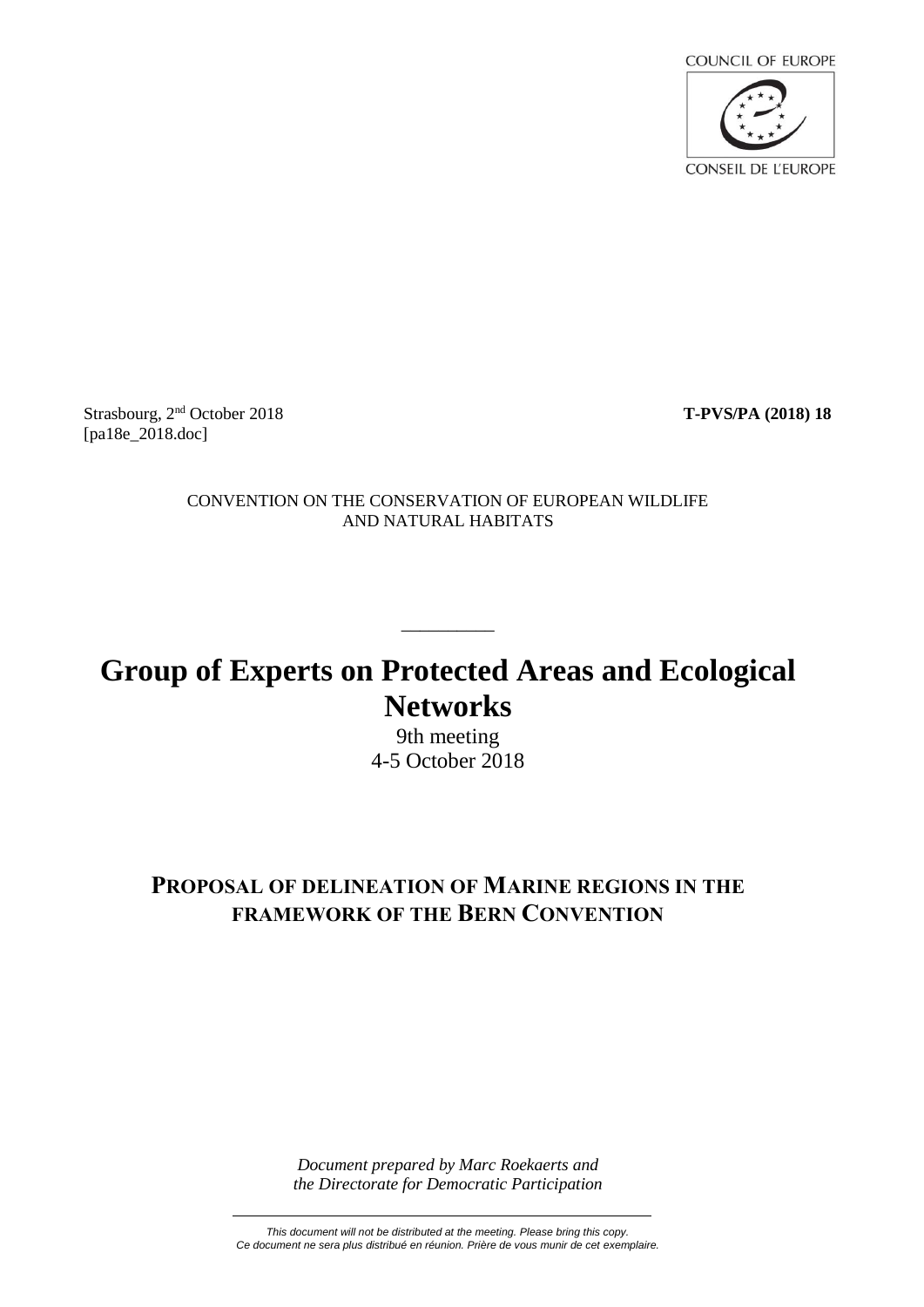#### **BACKGROUND AND RATIONAL**

The Conference of the Parties of the Convention on Biological Diversity adopted 20 headline targets for 2020, organised under five strategic goals. The goals and targets comprise both: (i.) aspirations for achievement at the global level; and (ii.) a flexible framework for the establishment of national or regional targets.

Within Strategic Goal C (Improve the status of biodiversity by safeguarding ecosystems, species and genetic diversity), two targets are devoted to Protected Areas and their objectives:

Target 11: *By 2020, at least 17 per cent of terrestrial and inland water areas, and 10 per cent of coastal and marine areas, especially areas of particular importance for biodiversity and ecosystem services, are conserved through effectively and equitably managed, ecologically representative and well-connected systems of protected areas and other effective area-based conservation measures, and integrated into the wider landscapes and seascapes.*

While the Emerald Network contributes already to the protection of terrestrial areas, the non-EU Contracting Parties have up to date proposed only a few marine Emerald Network sites.

Furthermore, Contracting Parties to the Bern Convention are required under Resolution No. 8 (2012) to report on the conservation status of species and habitats of European importance and protected under the Bern Convention. Although the first reporting cycle covering the period 2013 – 2018 will focus on a subset of species excluding marine species and habitats, it is expected that the second reporting exercise in six years' time will consider all species and habitats listed respectively on Resolutions No. 6 (1998) and No. 4 (1996).

To encourage Parties to step up their efforts for defining marine protected areas under the Emerald Network and to set appropriate tools to evaluate the extent to which these sites contribute to the conservation of marine species and habitats protected under the Bern Convention and to enable the reporting under Resolution No. 8 (2012) to consider marine species and habitats in the future, it is timely to introduce the discussions about marine regions and their delineation within the framework of the Group of Experts on Protected Areas and Ecological Networks.

#### **PROPOSAL**

The definition and delineation of marine regions and sub-regions have been discussed among EU member States since 2008 for the implementation of the [Marine Strategy Framework Directive](https://eur-lex.europa.eu/legal-content/EN/TXT/?uri=CELEX:32008L0056) (MSFD). They reached an agreement in 2016 on four regions which would suit also the needs of the Bern Convention as they encompass the marine waters surrounding the majority of Contracting Parties.

#### The four regions are the following: **The Baltic Sea, the North-East Atlantic Ocean, the Mediterranean Sea and the Black Sea.**

The North-East Atlantic Ocean and Mediterranean Sea regions are divided in four sub-regions each as follows:

North-East Atlantic Sea

- The Greater North Sea, including the Kattegat and the English Channel
- The Celtic Seas
- The Bay of Biscay and the Iberian Coast
- Macaronesia

Mediterranean Sea

- The Western Mediterranean Sea
- The Adriatic Sea
- The Ionian Sea and the Central Mediterranean Sea
- The Aegean-Levantine Sea

The map agreed on within the framework of the Marine Strategy Framework Directive is represented here below: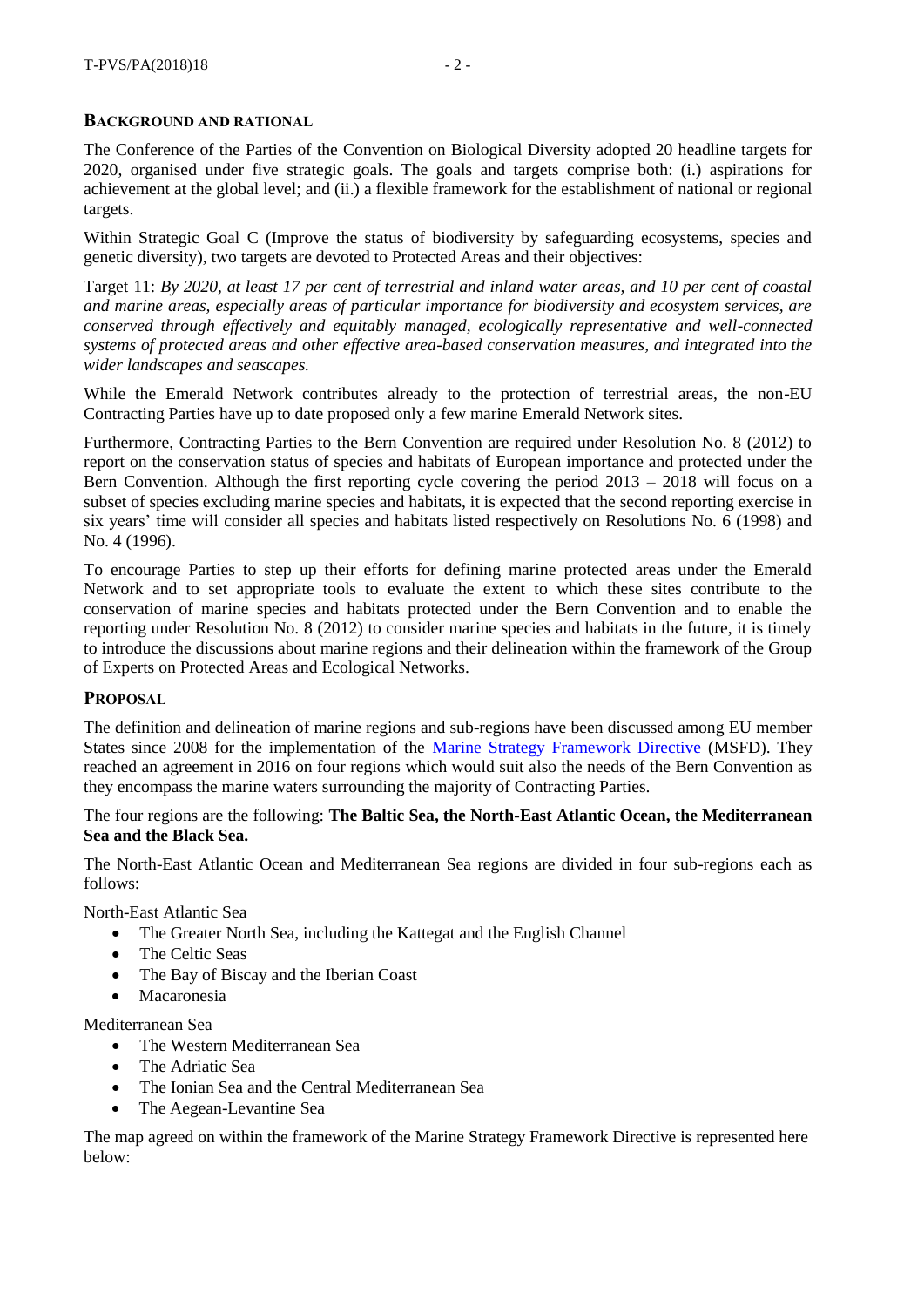

And available at following link:

[http://www.arcgis.com/home/webmap/viewer.html?url=https://marine.discomap.eea.europa.eu/arcgis/rest/](http://www.arcgis.com/home/webmap/viewer.html?url=https://marine.discomap.eea.europa.eu/arcgis/rest/services/Marine/Marine_regions_subregions_v1/MapServer&source=sd) [services/Marine/Marine\\_regions\\_subregions\\_v1/MapServer&source=sd](http://www.arcgis.com/home/webmap/viewer.html?url=https://marine.discomap.eea.europa.eu/arcgis/rest/services/Marine/Marine_regions_subregions_v1/MapServer&source=sd)

The proposal of the Secretariat is to capitalize on the EU marine regions and to extend them to the Contracting Parties and observer States not yet covered by the geographical scope of EU's map in particular to Iceland, Morocco and Norway as well as to the Russian Federation.

As preliminary remarks, Contracting Parties should note that:

The regions proposed are intended to be used exclusively for the biogeographical evaluation process within the framework of the Emerald Network and for the reporting under Resolution No. 8 (2012).

The associated map provides the boundaries of the marine regions but is not intended to provide boundaries of the marine waters of Contracting Parties and therefore should not be considered as representing international marine borders.

A disclaimer will accompany the map whenever it is used which reads: *The map serves as a working tool only and shall not be considered as an official and legally-binding map representing marine borders in accordance with international law. This map shall be used without prejudice to the agreements that will be concluded between Contracting Parties or between Parties and non-Parties in respect of their marine borders.*

The following principles were considered for elaborating the proposal:

- The proposed map of marine regions is grounded on the map endorsed by the Marine Strategy [Framework Directive](https://www.eea.europa.eu/data-and-maps/data/msfd-regions-and-subregions-1)
- As in the case of the Marine Strategy Framework Directive, the geographical distinction between "Marine" and "Terrestrial" is grounded on the [European Coastline shape file](https://www.eea.europa.eu/data-and-maps/data/eea-coastline-for-analysis-1)
- The Marine Strategy Framework Directive considers both the Exclusive Economic Zones and the continental shelves. The same principle applies to the proposed map of marine regions.